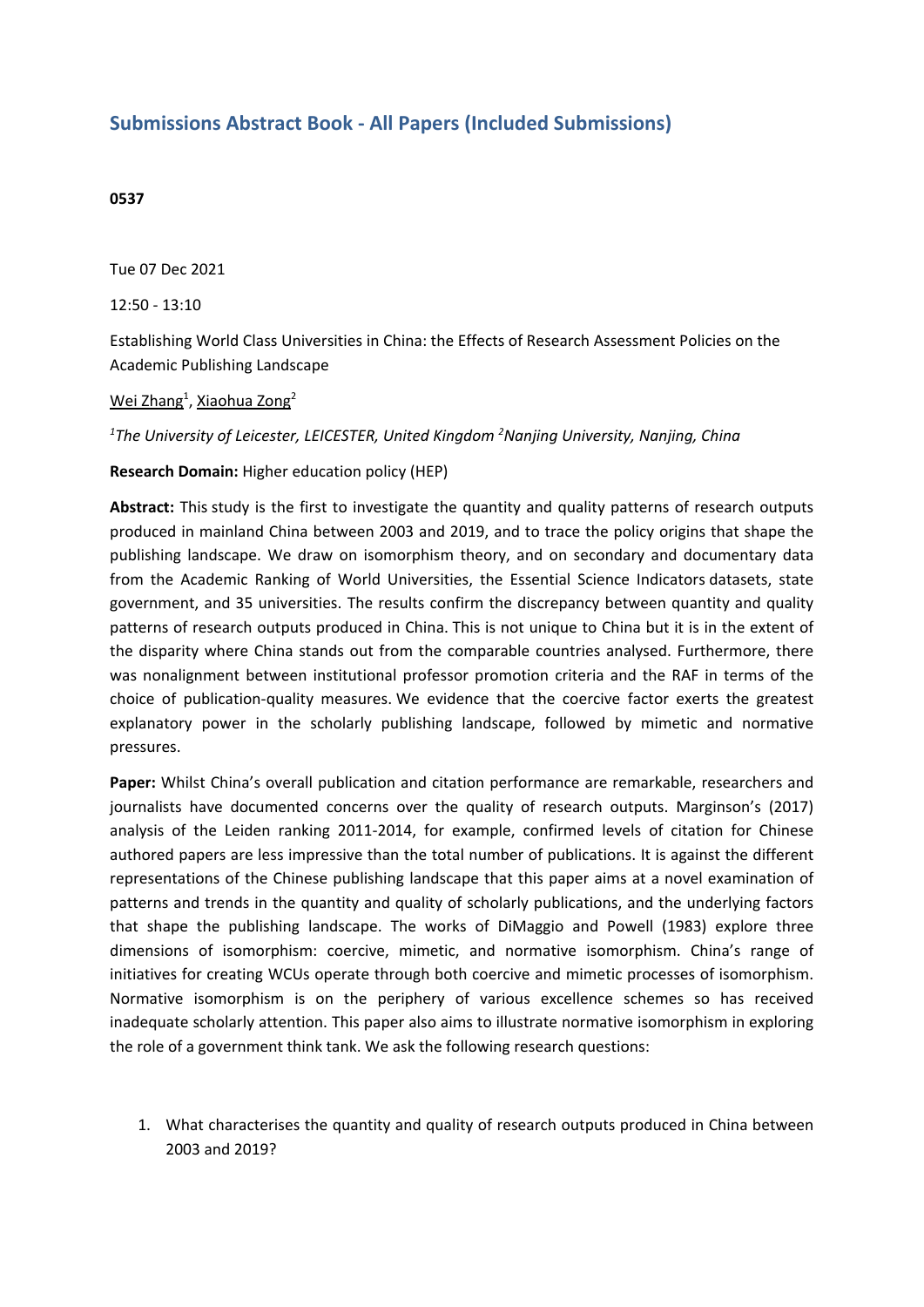2. What central policy direction and university strategies underpin China's academic publishing landscape?

The study employs <sup>a</sup> two-stage explanatory sequential mixed-methods design by combining secondary evidence and documentary data. Stage I is descriptive and exploratory, examining the latest available time series and international comparative data extracted from two publicly accessible datasets: The Academic Ranking of World Universities (ARWU) and the Essential Science Indicators (ESI) to locate the problem of quantification (RQ1). We built <sup>a</sup> time series through the ARWU ranking records over the period 2003-2019. Stage II is explanatory, investigating how the quality and quantity measures of China's research assessment framework (RAF) evolved and developed and how DFC institutions implemented the RAF relating to professorial promotion criteria (RQ 2). Our conceptual framework is based on three dimensions of isomorphism and the theoretical proposition of normative isomorphism drills down for further data collection from the website of the China Association of Higher Education (CAHE) so that the complete research design embodies the full range of topics being studied. Documentary analysis was used exclusively in this stage, including the national RAF and research criteria for promotion to professor. We worked primarily from documents in the public domain: the RAF data were collected from the CDGDC website; and institutional documents from universities' websites between May and August 2019. 35 (32 government defined 'Category A' and three 'Category B' universities) out of 42 DFC institutions' websites displayed <sup>a</sup> complete set of promotion criteria for professors. Equivalent documentation was unavailable on the websites of the remaining seven universities. When reporting the research, universities were not named but classified into broad groups to respect the reputations of HEIs/people.

In stage I, the ARWU time-series confirm what has already been reported in the literature that the Chinese research system is weaker in quality and world-leading scholars as distinct from quantity (Marginson 2011). ESI results are further evidence of <sup>a</sup> discrepancy between quantity and quality patterns of research outputs produced in China. This is not unique to China but it is in the extent of the disparity where China stands out from the comparable countries analysed.

Stage II findings offer <sup>a</sup> framework for understanding nuances underlying the equilibrium between publication quality and quantity. This is driven primarily by established features in national thinking manifested in the RAF and the 35 university professor promotion requirements which falsely associate academic quality with JIF and CDGDC's arbitrary tiered journal classification. There was <sup>a</sup> non-alignment between institutional professor promotion criteria and the RAF in terms of universities' choice of JIF as the dominant determinant to publication quality. Despite CDGDC's explicit endeavours to embrace quality into the RAF since 2012, nowhere in the promotion criteria were the 'peer review and citation' measures addressed.

The CAHE's far-reaching professional networks function as sources of normative influence by capturing HE policy implementation experiences that lead to the structural homogenisation of